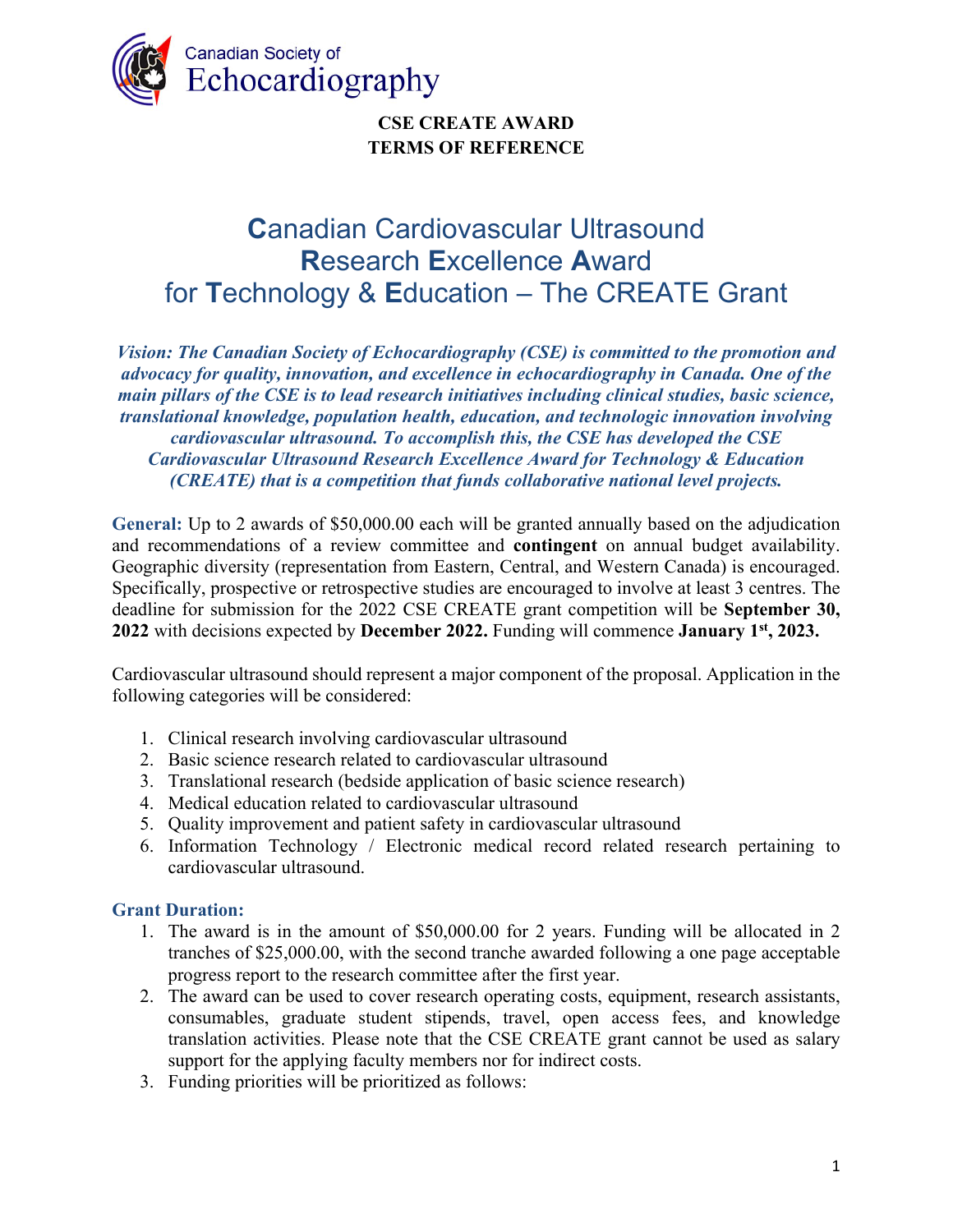

- a. The PI (ie physician lead or cardiac sonographer lead) must be a member of the CSE.
- b. Faculty members of the CSE in good standing.
- c. The PI's can be awarded funding once every other cycle. Specifically, if a PI is awarded during one 2 year cycle, then the PI cannot be awarded a second grant until after an intervening 2 years.
- d. Representation from across Canada to ensure geographic diversity (Eastern, Central, and Western Canada).
- e. Multidisciplinary teams involving junior faculty members, residents, and allied professionals including cardiac sonographers are encouraged.
- f. Proposals with matching support from industry and/or partner organizations or Societies will be prioritized (i.e. CCS, ASE etc.).

#### **Application Elements:**

- **1) Proposal** 
	- a. **Length:** Maximum of 5 pages for the project description. Additional pages are allowed for budget (maximum 1 page), reference list (maximum 2 pages) and supplementary Figures/Tables (up to 3 additional pages). There is no minimal page requirement.
	- b. **Formatting:** Text must be single-spaced, using Arial (11 pt) or Times New Roman (12 pt) fonts. Margins of at least 2 cm around the entire page.
	- c. **Structure:** All proposals should have the following information, in order:
		- i. Title of the research project, investigators (indicate resident(s) and/or cardiac sonographer partners with an asterisk, as well as primary investigator contact information for all team members)
		- ii. Background / Rationale
		- iii. Significance / Purpose of Study
		- iv. Hypotheses, objectives, and research questions
		- v. Methods
		- vi. Analyses (including sample size estimate when appropriate) and expected outcomes
		- vii. Impact/significance
		- viii. Timeline
			- ix. Outline the role of each co-investigator, with emphasis on the role of any trainees
			- x. Dissemination and Knowledge Translation / Transfer Plans
		- xi. Budget (maximum 1 additional page)
		- xii. Supporting references (maximum 2 additional pages)
		- xiii. Supplementary Figures and Tables (up to 3 pages)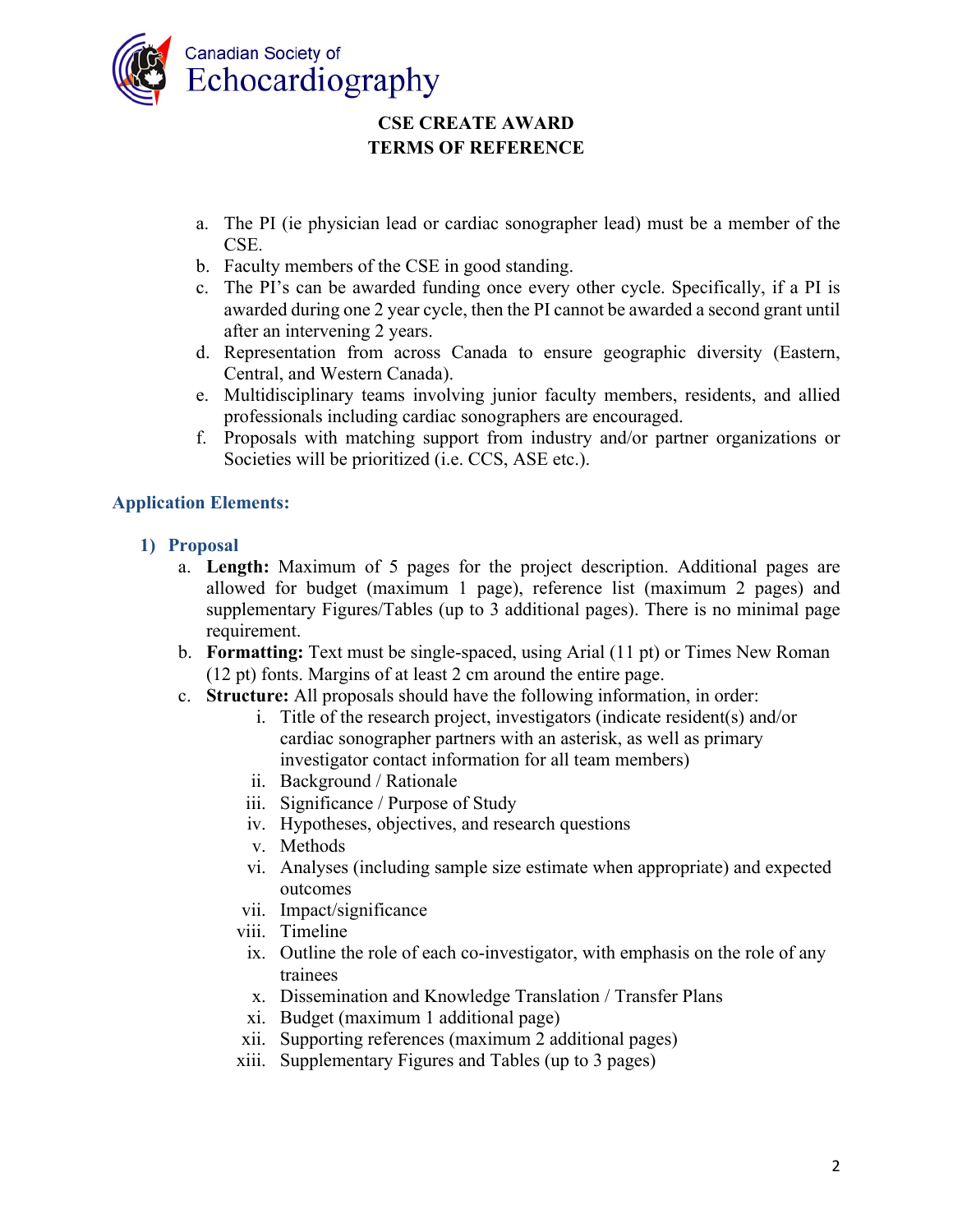

**2) Curriculum Vitae**: Each member of the research team must submit a 2 page abbreviated CV. The CV may include a brief narrative description of the applicant's experience conducting this type of research or highlight components that support the application.

**3) Submission:** The proposal and CV's must be submitted via email as an attachment merged into a single pdf document that is addressed to the attention of the current CSE President (Dr. Davinder Jassal, CSE President 2020-2022) with the subject heading of CSE CREATE Award Application.

**Timeline and review process:** The call for applications will open on **June 1, 2022**. The deadline for submitting the full application is **September 30, 2022**. Incomplete applications, or those submitted after this date will not be considered. Funding decision will be communicated in **December 2022** with grant starting on **January 1, 2023**. For the current cycle, please send application forms to the current CSE President, Dr. Jassal:  $diassal@sbbnmb.ca.$  The mid-term progress report will be due on **November 1, 2023** and assessed by the current review committee. Adequate progress report will be required before the release of funding for the second year.

The Research Review Committee will use the following criteria to evaluate proposals:

## **1. Research Approach**

- **a.** Clarity of the proposal
- **b.** Appropriateness of the research design and methods
- **c.** Feasibility of the research approach
- **d.** Anticipation of potential limitations and difficulties and plans for management.

#### **2. Originality of the Proposal – Creativity and Innovation**

- **a.** Potential for the creation of new knowledge/workflow/innovation.
- **b.** Originality of the hypotheses, technology, methodology, and/or novel applications of current technology/methodology.

#### **3. Applicants**

- **a.** Qualifications of the applicants relative to career stage (training, experience, independence)
- **b.** Experience and expertise of the applicants in the proposed area of research and with the proposed methodology.
- **c.** Potential to disseminate research findings successfully and appropriately.
- **d.** Appropriateness of the team of applicants to carry out the proposed research, in terms of complementary expertise and synergistic potential.
- **e.** Inclusion of applicants at different career stages.